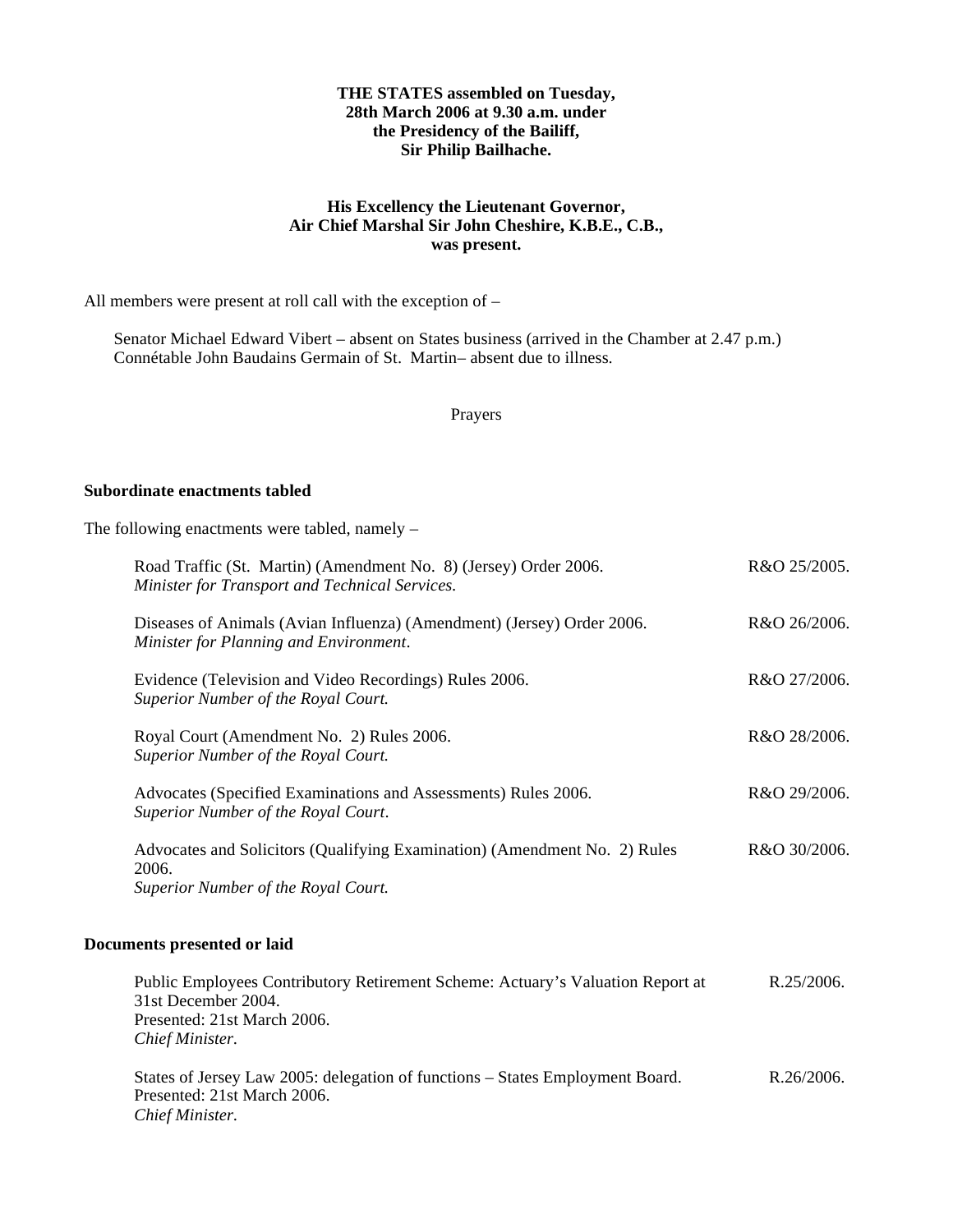| States of Jersey Law 2005: delegation of functions – passing of contracts for land<br>transactions.<br>Presented: 22nd March 2006.                                                                                 | R.27/2006.                                     |
|--------------------------------------------------------------------------------------------------------------------------------------------------------------------------------------------------------------------|------------------------------------------------|
| Minister for Treasury and Resources.                                                                                                                                                                               |                                                |
| Jersey's Goods and Services Tax (GST): an explanation and summary of the Draft<br>Law.<br>Presented: 28th March 2006.<br>Minister for Treasury and Resources.                                                      | R.28/2006.                                     |
| Corporate Services Scrutiny Panel Report: Age of Consent Review.<br>Presented: 27th March 2006.<br>Corporate Services Scrutiny Panel.                                                                              | S.R.1/2006.                                    |
| Employment legislation: petition (P.214/2005) - comments - addendum.<br>Presented: 21st March 2006.<br>Minister for Social Security.                                                                               | P.214/2005.<br>Com.Add.<br>$(re\text{-}issue)$ |
| Sea Transport: revised policy $(P.24/2006)$ – comments.<br>Presented: 28th March 2006.<br>Minister for Economic Development.                                                                                       | P.24/2006.<br>Com.                             |
| Composting Facilities at La Collette II: approval by States Assembly (P.31/2006)–<br>comments.<br>Presented: 28th March 2006.<br>Minister for Transport and Technical Services.                                    | P.31/2006.<br>Com.                             |
| <b>Notification of lodged propositions</b>                                                                                                                                                                         |                                                |
| Draft States of Jersey (Powers, Privileges and Immunities) (Scrutiny Panels, PAC<br>and PPC) (Jersey) Regulations 200- (P.15/2006): amendment.<br>Lodged: 21st March 2006.<br>Privileges and Procedures Committee. | P.15/2006.<br>Amd.                             |
| Legislation Advisory Panel: appointment of members.<br>Lodged: 17th March 2006.<br>Chief Minister.                                                                                                                 | P.32/2006.                                     |
| Higher Education 'top-up' fees: payment by the States.<br>Lodged: 21st March 2006.<br>Senator B.E. Shenton.                                                                                                        | P.33/2006.                                     |
| Draft Restriction on Smoking (Amendment No. 2) (Jersey) Law 200.<br>Lodged: 28th March 2006.                                                                                                                       | P.35/2006.                                     |

*Minister for Health and Social Services.*

### **Bellozanne Waste Treatment Works: petition P.34/2006.**

Deputy John Benjamin Fox of St. Helier presented to the States a petition on behalf of certain of the residents and workers of the First Tower area, requesting that the Minister for Technical and Transport Services to undertake an assessment of the Bellozanne Sewage Treatment Works by the end of 2006 to identify the sources of the unpleasant smells that were causing a nuisance to those living and working in the vicinity of the Works, and to prepare a full engineering appraisal, following the assessment, showing how the smells could be minimized and setting out the total capital cost of the required buildings, enclosures, odour control equipment and all associated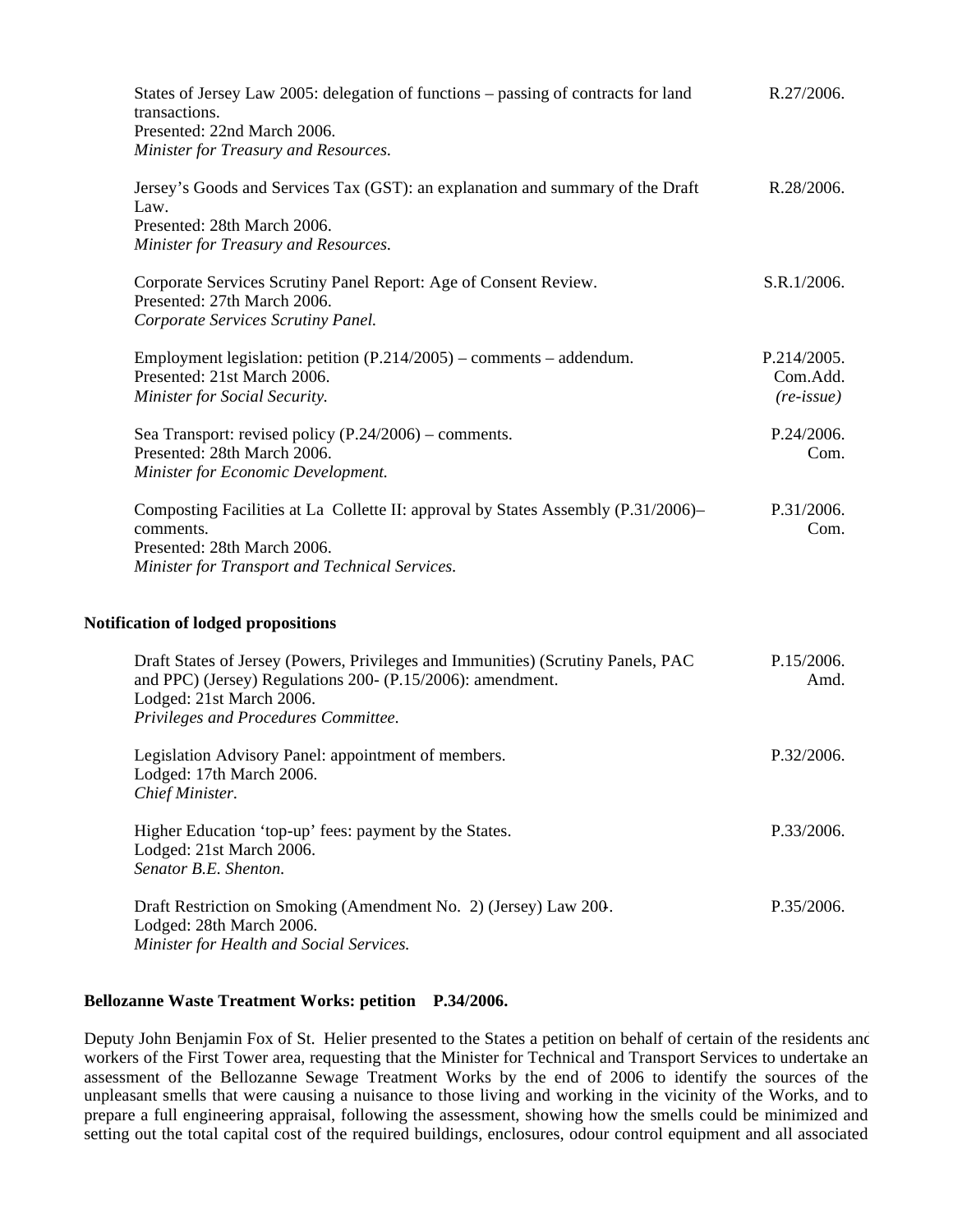engineering works, and requesting the Minister to then make the necessary submission based on the appraisal, as part of the capital prioritization process, so that funds could be sought to enable the remedial work to be undertaken.

THE STATES referred the petition to the Minister for Transport and Technical Services and Deputy John Benjamin Fox of St. Helier lodged"au Greffe" a proposition relating to the remedy sought in the petition.

### **Written Questions**

*(see Official Report)*

The Minister for Health and Social Services tabled an answer to a question asked by Deputy R.G. Le Hérissier of St. Saviour regarding procedures for the independent investigation of complaints.

The Minister for Education, Sport and Culture tabled an answer to a question asked by the Connétable of St. Helier regarding the inclusion of a nursery unit in the redevelopment of St. Peter's Primary School and the allocation of free spaces in States day-nurseries.

The Chief Minister tabled an answer to a question asked by the Connétable of St. Helier regarding the communication of decisions by the Council of Ministers and Ministers to States members.

The Minister for Education, Sport and Culture tabled an answer to a question asked by Deputy R.G. Le Hérissier of St. Saviour regarding places for higher education in geographical areas outside the U.K., and student loans.

The Chairman of the Privileges and Procedures Committee tabled an answer to a question asked by Deputy R.G. Le Hérissier of St. Saviour regarding the proposed Freedom of Information Law.

The Minister for Home Affairs tabled answers to questions asked by Deputy R.G. Le Hérissier of St. Saviour regarding the budget for H.M. Prison, La Moye, the purchase of a recent police speed car, and the implementation of the 2001 H.M.I. Report of H.M. Prison, La Moye.

The Chief Minister tabled an answer to a question asked by Deputy R.G. Le Hérissier of St. Saviour regarding coming into force of the Law Society of Jersey Law and anti discrimination legislation.

The Minister for Home Affairs tabled an answer to a question asked by Deputy G.C.L. Baudains of St. Clement regarding matters relating to firearms.

The Minister for Treasury and Resources tabled an answer to a question asked by Senator B.E. Shenton regarding application of FRS17 in actuarial reports on public sector pension schemes.

The Minister for Treasury and Resources tabled answers to questions asked by Deputy G.P. Southern of St. Helier regarding matters relating to tax reforms, the impact of GST on fee paying schools and his position as a governor of one such school.

The Chief Minister tabled answers to questions asked by Deputy G.P. Southern of St. Helier regarding community involvement initiatives and matters relating to the draft Strategic Plan 2006-2011.

The Minister for Social Security tabled answers to questions asked by Deputy G.P. Southern of St. Helier regarding matters relating to the draft Strategic Plan 2006-2011, the calculation of gross and net replacement rates for Jersey as related to pensions, income levels relating to the loss of HIE, the updating of the income distribution survey, and the refurbishment of Oakfield Industries.

The Minister for Housing tabled an answer to a question asked by Deputy G.P. Southern of St. Helier regarding estimated rent rebate in respect of the Le Coie development and the total cost of the development to the public.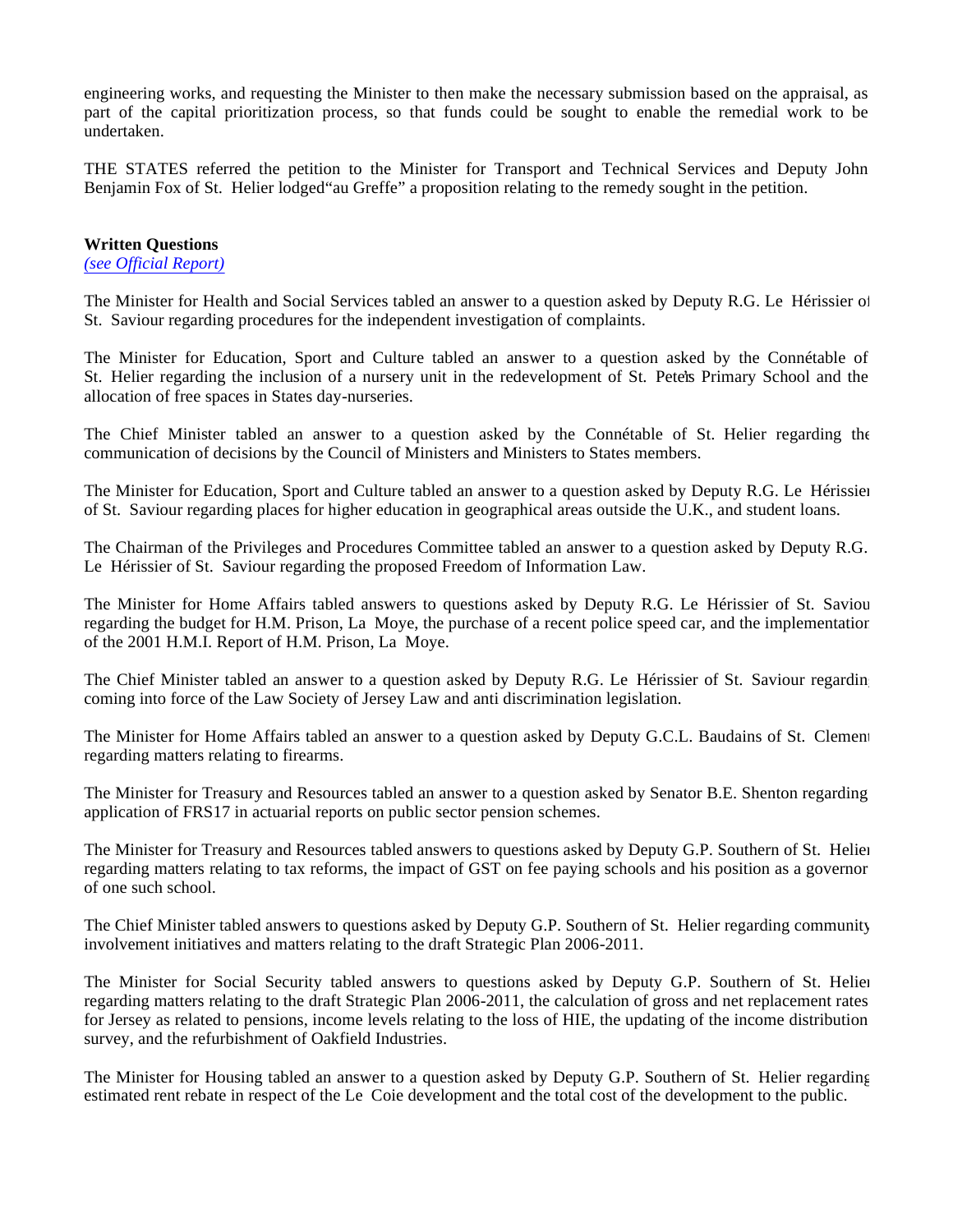### **Oral Questions** *(see Official Report)*

The States, in accordance with the provisions of Standing Order 80, adopted a proposition of Senator B.E. Shenton that Standing Order 63(1) be suspended in order to remove the 90 minute time limit normally allowed during a meeting for questions of which notice had been given to be asked and answered.

Deputy J.A. Martin of St. Helier asked a question of the Chief Minister regarding the draft Strategic Plan 2006-2011.

Deputy A. Breckon of St. Saviour asked a question of the Minister for Social Security regarding the rate at which the minimum wage had been set and its adequacy

The Connétable of St. Helier asked a question of the Assistant Minister for Education, Sport and Culture regarding delays in fulfilling the pledge contained in the draft proposals for early years education, 'Investing in Our Future'.

Deputy A. Breckon of St. Saviour asked a question of the Minister for Economic Development regarding the total cost of his part in a recent visit to the Middle East and the reasons why he considered it appropriate to attend.

Deputy G.P. Southern of St. Helier asked a question of the Minister for Treasury and Resources regarding the progress made towards finalizing the package of tax measures that constituted the fiscal strategy.

Deputy J.A. Martin of St. Helier asked a question of the Chairman, Comité des Connétables regarding matters relating to the issue of licenses under the Firearms (Jersey) Law 2000.

Deputy R.G. Le Hérissier of St. Saviour asked a question of the Assistant Minister for Education, Sport and Culture regarding the cost of "top-up" fees for higher education and the reasons why the decision was not announced earlier.

Deputy G.P. Southern of St. Helier asked a question of the Minister for Economic Development regarding the potential impact of the revised fulfilment policy on the industry and, particularly, on the revenues of Jersey Post.

Deputy R.G. Le Hérissier of St. Saviour asked a question of the Minister for Health and Social Services regarding the future provision of cardiology services.

Deputy S.C. Ferguson of St. Brelade asked a question of the Minister for Home Affairs regarding a press interview concerning firearms involving the Deputy Chief Officer of Police and the notification of the matter to States members.

Deputy G.C.L. Baudains of St. Clement asked a question of the Minister for Home Affairs regarding consultation between the Minister and the States of Jersey Police concerning recent media articles concerning machine guns and the procedures in this respect.

Senator S. Syvret asked a question of the Minister for Home Affairs regarding the provisions of the Firearms (Jersey) Law 200-.

Senator S. Syvret asked a question of the Chairman, Comité des Connétables regarding the discharge of duties by the Parish Connétables under the Firearms (Jersey) Law 2000, deficiencies in the application of the Law, and difficulties which exist for the Parishes in issuing firearms licences.

Deputy G.C.L. Baudains of St. Clement asked a question of the Minister for Home Affairs regarding the definition of "prohibited weapons" under Article 33(1) of the Firearms (Jersey) Law 2000.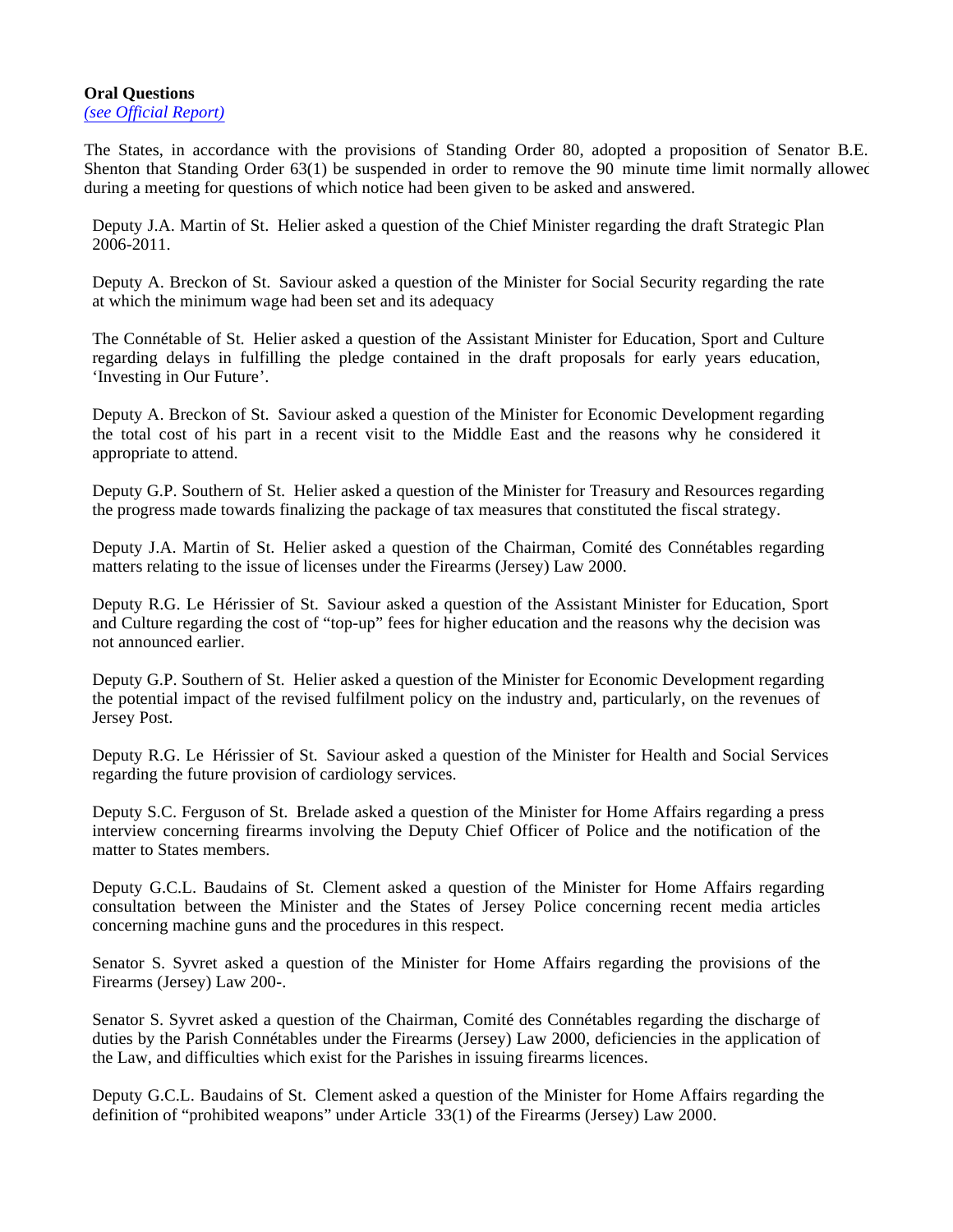Senator B.E. Shenton asked a question of the Chief Minister regarding his confidence in the Minister for Home Affairs following the H.M.I. report on H.M. Prison, La Moye.

### **Oral Questions without notice**

*(see Official Report)*

The Minister for Home Affairs answered questions without notice from members.

The Minister for Treasury and Resources answered questions without notice from members.

## **Statements on a matter of official responsibility**

*(see Official Report)*

The Minister for Transport and Technical Services made a statement regarding the implementation of the waste strategy.

## **Draft Postal Services (Transfer) (Jersey) Regulations 200- P.9/2006 Amendments**

THE STATES commenced consideration of the Draft Postal Services (Transfer) (Jersey) Regulations 200-, and adopted the principles.

THE STATES, having been informed by the Chairman of the Economic Affairs Scrutiny Panel that, in accordance with the provisions of Standing Order 72(1), he wished to have the Draft Postal Services (Transfer) (Jersey) Regulations 200- referred to that Scrutiny Panel, agreed that, in accordance with the provisions of Standing Order 72(6), the 2nd reading of the draft Regulations should be listed to continue on 23rd May 2006, this being no later than the 4th meeting following the debate upon the principles.

## **Draft Postal Services (Jersey) Law 2004 (Appointed Day) (No. 2) Act 200- P.8/2006 – deferred**

THE STATES noted that Senator Philip Francis Cyril Ozouf, Minister for Economic Development, in accordance with the provisions of Standing Order 30(2), had informed the Greffier of the States that the following matter listed for debate at the present meeting, be listed for debate at a different meeting –

Draft Postal Services (Jersey) Law 2004 (Appointed Day) (No. 2) Act 200-. Lodged: 31st January 2006. *Minister for Economic Development.* P.8/2006.

## **Exclusivity of postal services within Jersey: termination of Agreement between the States of Jersey and the United Kingdom P.13/2006 – deferred**

THE STATES noted that Senator Philip Francis Cyril Ozouf, Minister for Economic Development, in accordance with the provisions of Standing Order 30(2), had informed the Greffier of the States that the following matter listed for debate at the present meeting, be listed for debate at a different meeting –

Exclusivity of postal services within Jersey: termination of Agreement between the States of Jersey and the United Kingdom. Lodged: 14th February 2006. *Minister for Economic Development.* P.13/2006.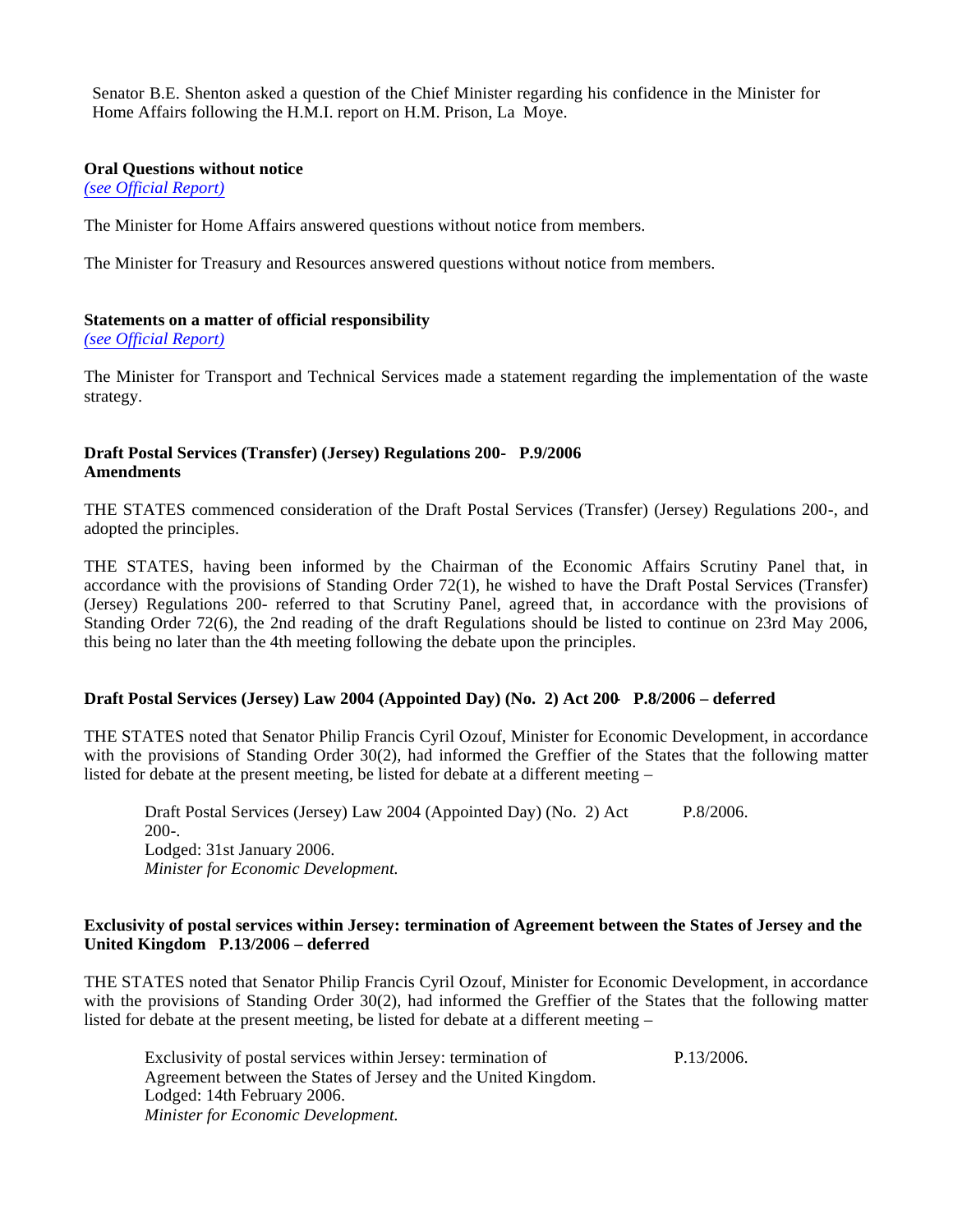## **Draft Water Pollution (Amendment No. 2) (Jersey) Law 200- P.11/2006**

THE STATES, subject to the sanction of Her Most Excellent Majesty in Council, adopted a Law entitled the Draft Water Pollution (Amendment No. 2) (Jersey) Law 200-.

## **Sea Transport: revised policy P.24/2006 Comment**

THE STATES commenced consideration of a proposition of Deputy John Benjamin Fox of St. Helier regarding sea transport: revised policy and, following consideration, and in accordance with the provisions of Standing Order 69(4), granted leave to the Deputy to withdraw paragraph  $(b)(i)$  of the proposition.

THE STATES, adopting paragraphs (a) and (b)(ii) to (b)(vi) of the proposition, requested the Minister for Economic Development, after consultation with the Council of Ministers and any other appropriate bodies, to take the necessary steps to implement without delay a revised policy for the management and development of sea routes to and from the Island, and that –

- (a) each route, namely the northern and southern car ferry roll on/roll off sea routes, should be controlled by a separate Service Level Agreement with the operator or operators in order to protect the operators and ensure that the Island received a sustainable all year round service;
- (b) each Service Level Agreement should set out
	- (i) the required schedules for winter and summer services;
	- (i) the type and capacity of vessel(s) that must be used on the route;
	- (iii) the appropriate level of reserve capacity which must be available for peak season and in case of breakdown;
	- (iv) an indication of how quickly normal services would be resumed by the operator after a period of inclement weather or a breakdown;
	- (v) a realistic financial penalty on each route should the operator fail to comply with the conditions laid down in the Agreement.

Members present voted as follows –

## **POUR: 43 CONTRE: 3 ABSTAIN: 1**

Senator L. Norman Deputy G.P. Southern (H) Deputy of St. John Senator F.H. Walker Deputy S.C. Ferguson (B)<br>
Senator W. Kinnard Deputy G.W.J. de Fave (H Deputy G.W.J. de Faye  $(H)$ 

Senator T.A. Le Sueur Senator P.F. Routier Senator M.E. Vibert Senator P.F.C. Ozouf Senator T.J. Le Main Senator B.E. Shenton Senator F.E. Cohen Senator J.L. Perchard Connétable of St. Saviour Connétable of St. Mary Connétable of St. Peter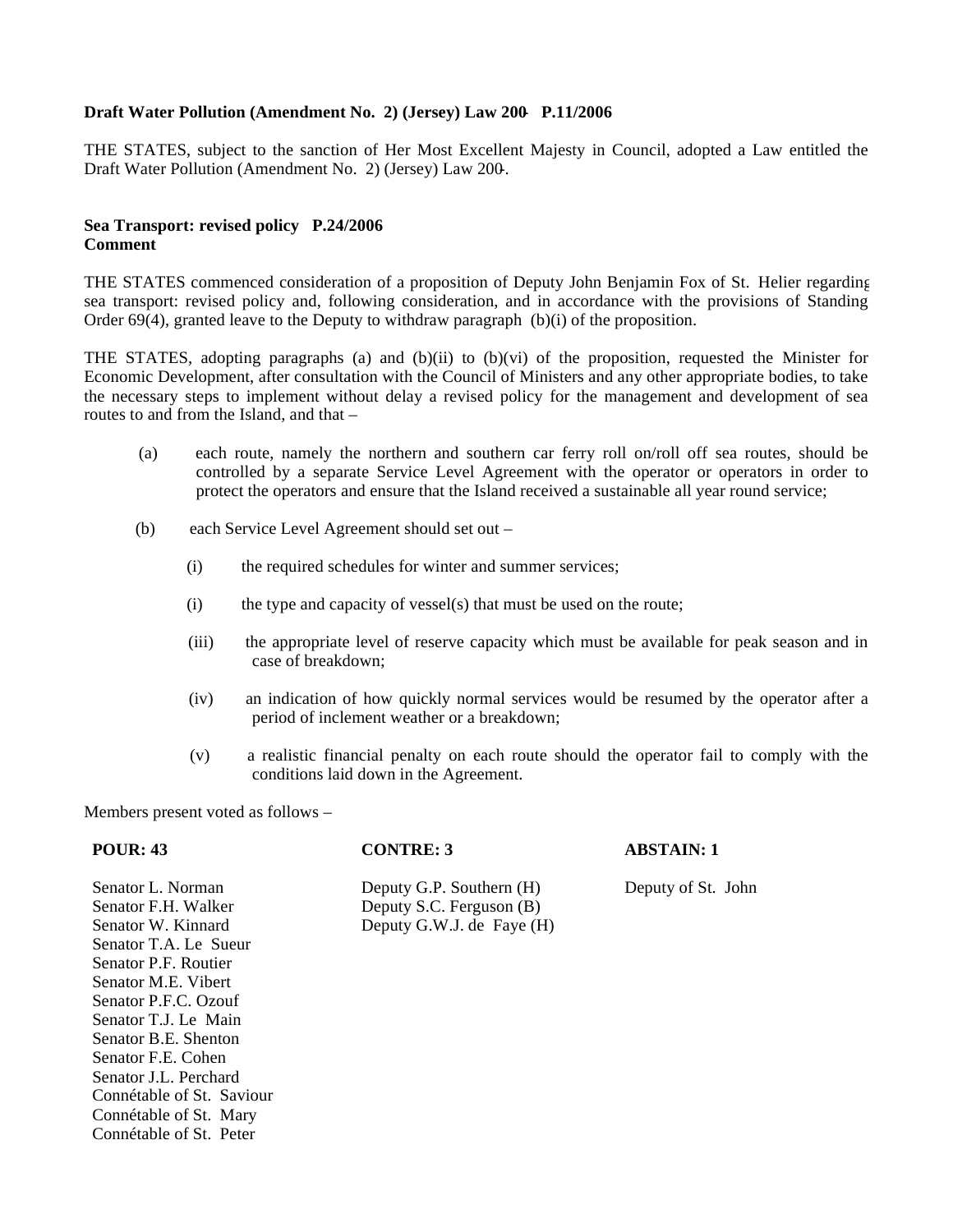Connétable of St. Clement Connétable of St. Helier Connétable of Trinity Connétable of St. Lawrence Connétable of Grouville Connétable of St. John Connétable of St. Brelade Deputy R.C. Duhamel (S) Deputy A. Breckon (S) Deputy J.J. Huet (H) Deputy of St. Martin Deputy G.C.L. Baudains (C) Deputy P.N. Troy (B) Deputy C.J. Scott Warren (S) Deputy R.G. Le Hérissier (S) Deputy J.B. Fox (H) Deputy J.A. Martin (H) Deputy of St. Ouen Deputy P.J.D. Ryan (H) Deputy J.A. Hilton (H) Deputy P.V.F. Le Claire (H) Deputy J.A.N. Le Fondré (L) Deputy D.W. Mezbourian (L) Deputy of Trinity Deputy S. Pitman (H) Deputy A.J.H. Maclean (H) Deputy K.C. Lewis (S) Deputy I.J. Gorst (C) Deputy of St. Mary

THE STATES noted that, in accordance with the provisions of Standing Order 106(1)(c), Deputy John Benjamin Fox of St. Helier and the Deputy of St. John declared an interest.

THE STATES rejected paragraph (c) of the proposition that the Minister for Economic Development take steps to identify and license additional operators on the routes to ensure that the Island did not remain wholly dependent on a single operating company.

Members present voted as follows –

Connétable of St. Peter Senator L. Norman Deputy of St. John Deputy R.C. Duhamel (S) Senator F.H. Walker Deputy R.G. Le Hérissier (S) Senator W. Kinnard Deputy J.B. Fox (H) Senator T.A. Le Sueur Deputy of St. Ouen Senator P.F. Routier Deputy J.A. Hilton (H) Senator M.E. Vibert<br>Deputy K.C. Lewis (S) Senator P.F.C. Ozouf Deputy K.C. Lewis  $(S)$ 

Senator T.J. Le Main Senator B.E. Shenton Senator F.E. Cohen Senator J.L. Perchard Connétable of St. Saviour Connétable of St. Mary Connétable of St. Clement

### **POUR: 7 CONTRE: 38 ABSTAIN: 1**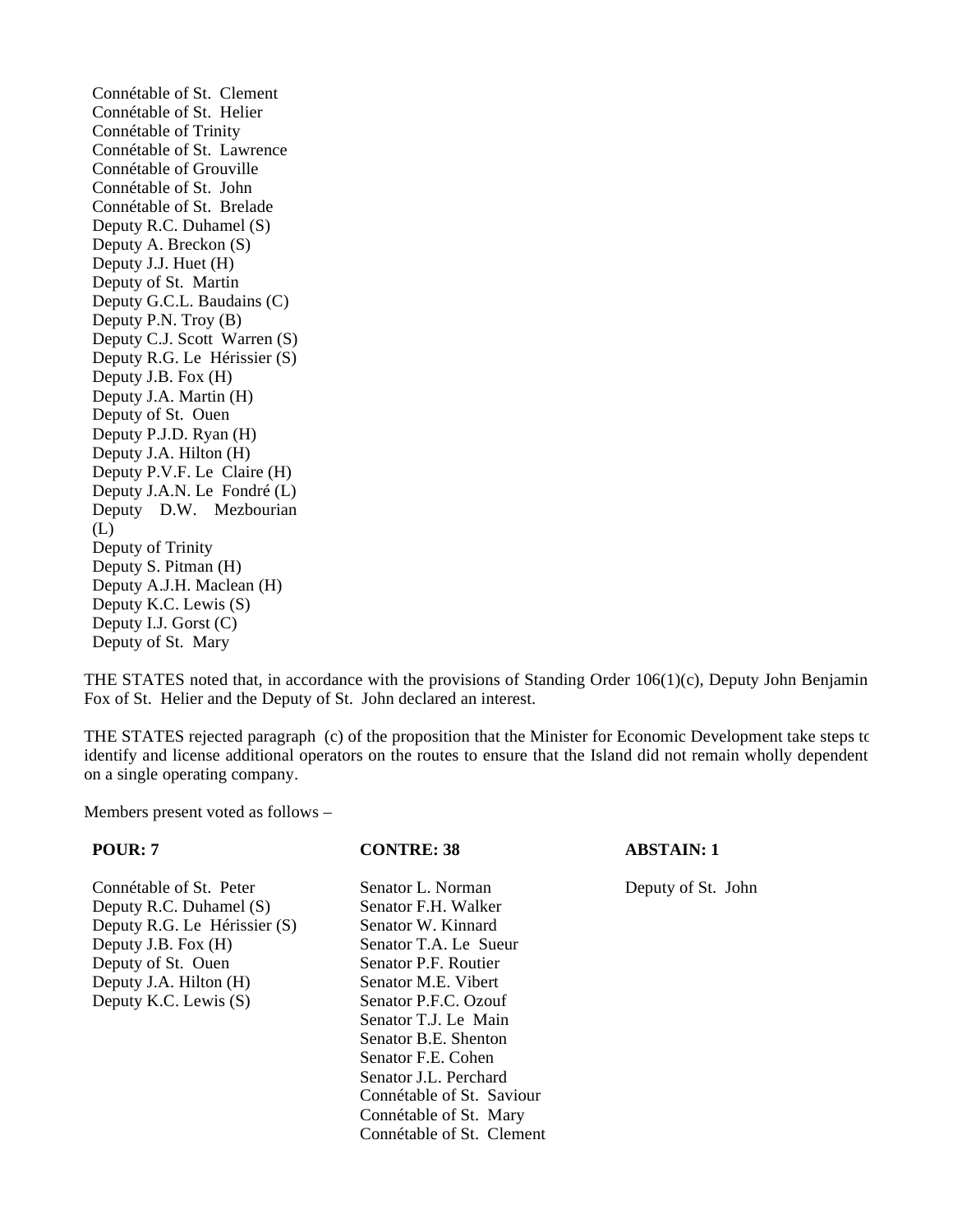Connétable of St. Helier Connétable of Trinity Connétable of St. Lawrence Connétable of Grouville Connétable of St. John Connétable of St. Brelade Deputy A. Breckon (S) Deputy J.J. Huet (H) Deputy of St. Martin Deputy G.C.L. Baudains (C) Deputy P.N. Troy (B) Deputy C.J. Scott Warren (S) Deputy J.A. Martin (H) Deputy G.P. Southern (H) Deputy S.C. Ferguson (B) Deputy P.J.D. Ryan (H) Deputy G.W.J. de Faye (H) Deputy P.V.F. Le Claire (H) Deputy J.A.N. Le Fondré (L) Deputy D.W. Mezbourian (L) Deputy S. Pitman (H) Deputy A.J.H. Maclean (H) Deputy I.J. Gorst (C) Deputy of St. Mary

THE STATES noted that, in accordance with the provisions of Standing Order 106(1)(c), Deputy John Benjamin Fox of St. Helier and the Deputy of St. John declared an interest.

### **Waterfront Enterprise Board Limited: appointment of directors P.30/2006**

THE STATES, adopting a proposition of the Chief Minister, appointed Senator Paul Francis Routier, Senator James Leslie Perchard and Deputy Jacqueline Jeanette Huet of St. Helier to serve as States Directors of the Waterfront Enterprise Board Limited from 1st April 2006, until 31st March 2009, and instructed the Greffier of the States to notify the company of the States decision.

## **Composting facilities at La Collette II: approval by States Assembly P.31/2006 – deferred**

THE STATES noted that the Connétable of St. Helier, in accordance with the provisions of Standing Order 30(2), had informed the Greffier of the States that the following matter listed for debate at the present meeting, be listed for debate at a different meeting –

| Composting facilities at La Collette II: approval by States Assembly.<br>Lodged: 14th March 2006.<br>Connétable of St. Helier.                                                  | P.31/2006.         |
|---------------------------------------------------------------------------------------------------------------------------------------------------------------------------------|--------------------|
| Composting Facilities at La Collette II: approval by States Assembly (P.31/2006)–<br>comments.<br>Presented: 28th March 2006.<br>Minister for Transport and Technical Services. | P.31/2006.<br>Com. |

### **Arrangement of public business for future meetings**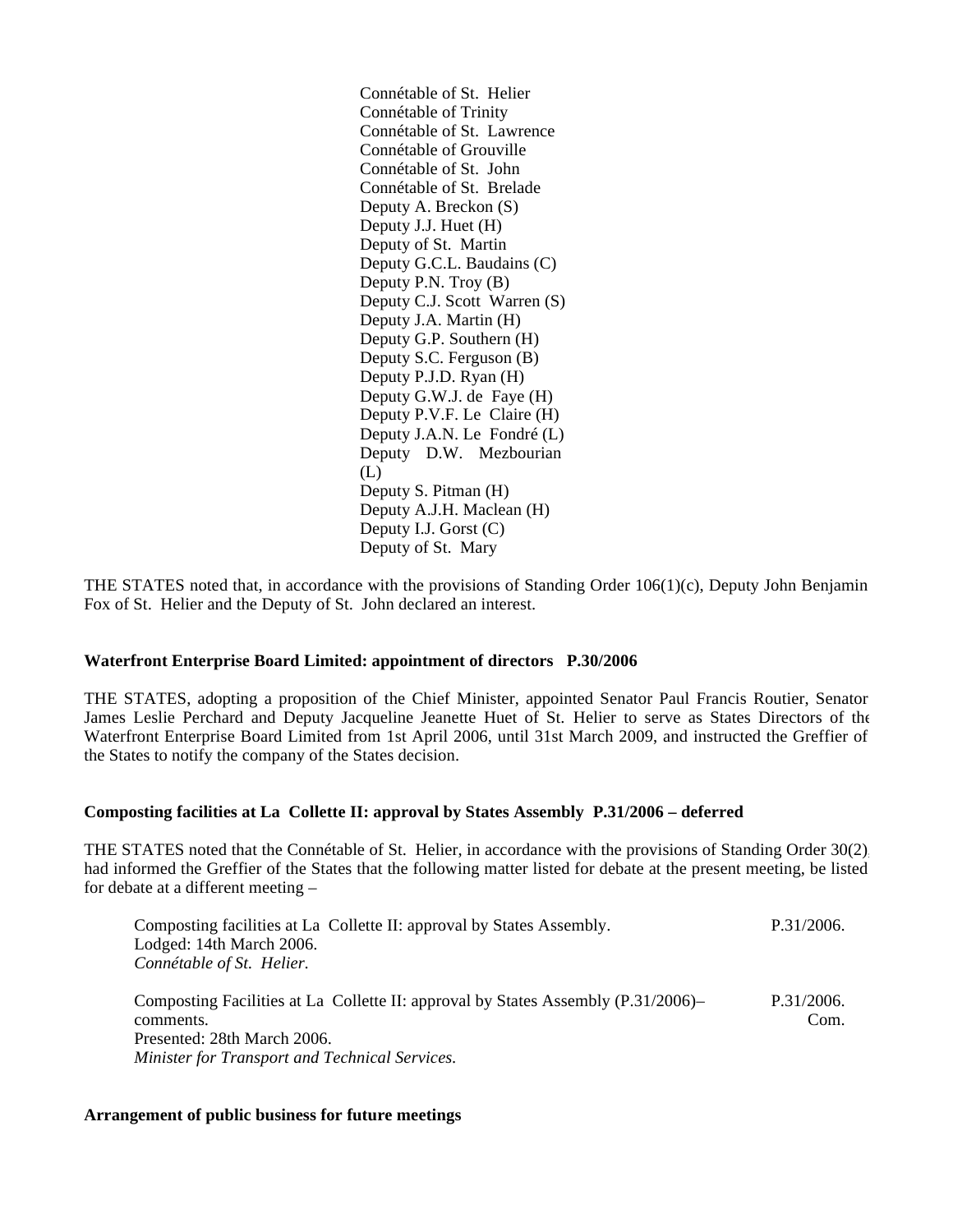THE STATES agreed the following arrangement of public business for future meetings proposed, as amended, by the Chairman of the Privileges and Procedures Committee in accordance with the provisions of Standing Order 88  $(3)$  –

# **4th April 2006**

| Composting facilities at La Collette II: approval by States Assembly.<br>Lodged: 14th March 2006.<br>Connétable of St. Helier.                                                                                                                                                           | P.31/2006.         |
|------------------------------------------------------------------------------------------------------------------------------------------------------------------------------------------------------------------------------------------------------------------------------------------|--------------------|
| Composting Facilities at La Collette II: approval by States Assembly<br>$(P.31/2006)$ – comments.<br>Presented: 28th March 2006.<br>Minister for Transport and Technical Services.                                                                                                       | P.31/2006.<br>Com. |
| Draft States of Jersey (Powers, Privileges and Immunities) (Scrutiny panels,<br>PAC and PPC) (Jersey) Regulations 200-.<br>Lodged: 21st February 2006.<br>Privileges and Procedures Committee.                                                                                           | P.15/2006.         |
| Draft States of Jersey (Powers, Privileges and Immunities) (Scrutiny Panels,<br>PAC and PPC) (Jersey) Regulations 200- (P.15/2006): amendment.<br>Lodged: 21st March 2006.<br>Privileges and Procedures Committee.                                                                       | P.15/2006. Amd.    |
| Legislation Advisory Panel: appointment of members.<br>Lodged: 17th March 2006.<br>Chief Minister.                                                                                                                                                                                       | P.32/2006.         |
| 25th April 2006                                                                                                                                                                                                                                                                          |                    |
| Draft Sexual Offences (Jersey) Law 200-.<br>Lodged: 13th September 2005.<br>Minister for Home Affairs, (formerly the Home Affairs Committee).<br>(debate suspended on 18.01.06 and remained such on 31.01.06 as item<br>referred to Corporate Services Scrutiny Panel under S.O. 79(i)). | P.196/2005.        |
| Draft Employment Relations (Amendment) (Jersey) Law 200-.<br>Lodged: 30th January 2006.<br>Deputy G.P. Southern of St. Helier.                                                                                                                                                           | P.5/2006.          |
| Draft Employment Relations (Amendment) (Jersey) Law 200- (P.5/2006):<br>comments.<br>Presented: 8th February 2006.<br>Minister for Social Security.                                                                                                                                      | P.5/2006.<br>Com.  |
| Political activities by States employees.<br>Lodged: 24th February 2006.<br>Council of Ministers.                                                                                                                                                                                        | P.17/2006.         |
| Draft Housing (General Provisions) (Amendment No. 23) (Jersey)<br>Regulations 200-.<br>Lodged: 28th February 2006.<br>Minister for Housing.                                                                                                                                              | P.19/2006.         |
| Bailiff's Consultative Panel.                                                                                                                                                                                                                                                            | P.20/2006.         |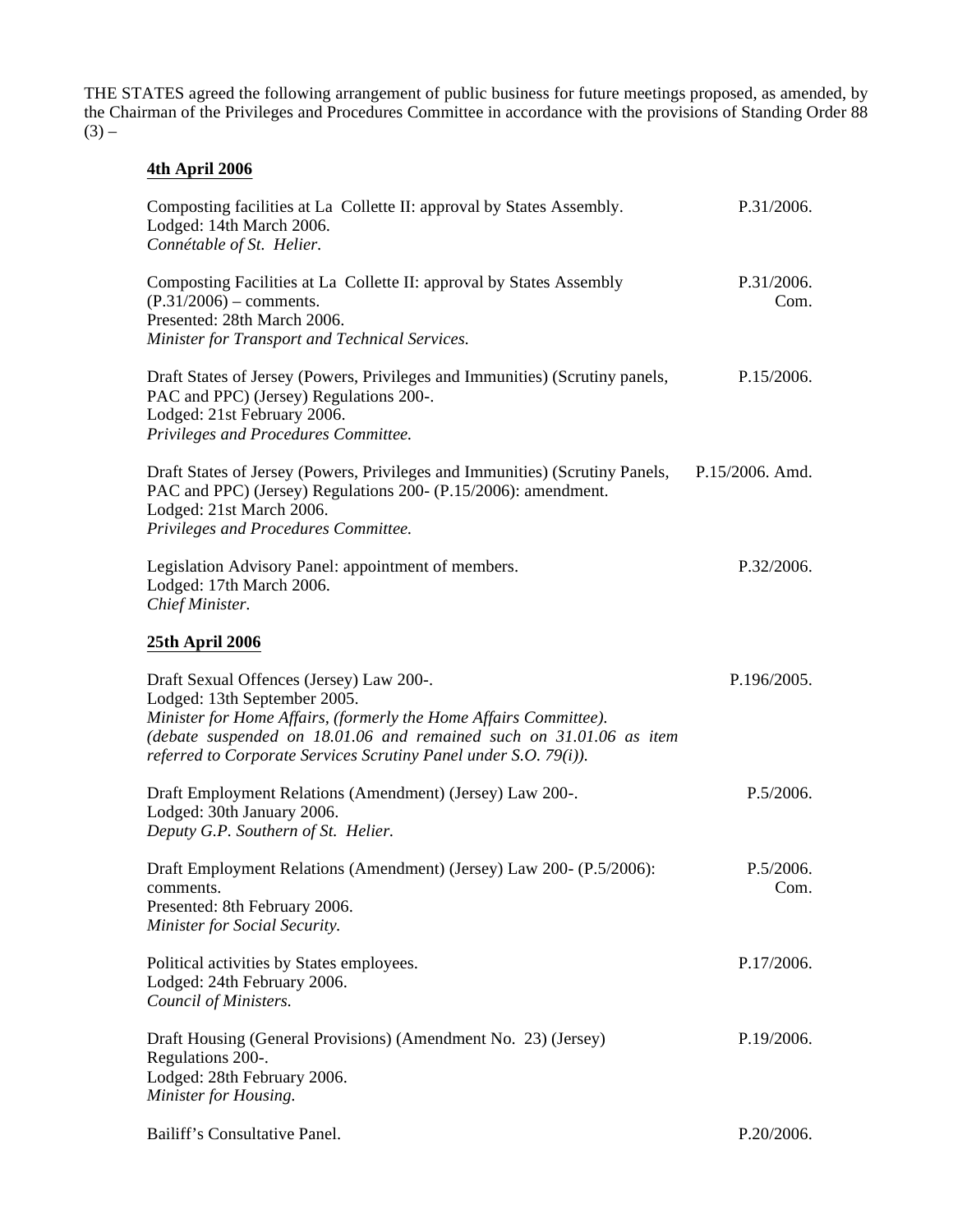Lodged: 28th February 2006. *Privileges and Procedures Committee.*

| Bailiff's Consultative Panel (P.20/2006): amendment.<br>Lodged: 3rd March 2006.<br>Connétable of St. Helier.                                                                             | P.20/2006. Amd.        |
|------------------------------------------------------------------------------------------------------------------------------------------------------------------------------------------|------------------------|
| Bailiff's Consultative Panel (P.20/2006): amendment (P.20/2006 Amd.)-<br>comments.<br>Presented: 10th March 2006.<br>Privileges and Procedures Committee.                                | P.20/2006.<br>Amd.Com. |
| Draft Restriction on Smoking (Vending Machines) (Jersey) Regulations 200-                                                                                                                | P.21/2006.             |
| Lodged: 28th February 2006.<br>Minister for Health and Social Services.                                                                                                                  |                        |
| Draft Restriction on Smoking (Public Transport) (Amendment) (Jersey)<br>Regulations 200-.<br>Lodged: 28th February 2006.<br>Minister for Health and Social Services.                     | P.22/2006.             |
| Draft Restriction on Smoking (Sales of Cigarettes to Children) (Amendment<br>No. 2) (Jersey) Regulations 200.<br>Lodged: 28th February 2006.<br>Minister for Health and Social Services. | P.23/2006.             |
| Draft Restriction on Smoking (Amendment) (Jersey) Law 2006 (Appointed<br>Day Act) 200-.<br>Lodged: 14th March 2006.<br>Minister for Health and Social Services.                          | P.28/2006.             |
| Draft Housing (General Provisions) (Amendment No. 24) (Jersey)<br>Regulations 200-.<br>Lodged: 14th March 2006.<br>Minister for Housing.                                                 | P.25/2006.             |
| Draft States of Jersey (Transfer of Functions No. 1) (Home Affairs to<br>Transport and Technical Services) (Jersey) Regulations 200-.<br>Lodged: 14th March 2006.<br>Chief Minister.     | P.26/2006.             |
| Draft Amendment (No. 4) of the Standing Orders of the States of Jersey.<br>Lodged: 14th March 2006.<br>Privileges and Procedures Committee.                                              | P.27/2006.             |
| Draft Trusts (Amendment No. 4) (Jersey) Law 200.<br>Lodged: 14th March 2006.<br>Minister for Economic Development.                                                                       | P.29/2006.             |
| Higher Education 'top-up' fees: payment by the States.<br>Lodged: 21st March 2006.<br>Senator B.E. Shenton.                                                                              | P.33/2006.             |

# **16th May 2006**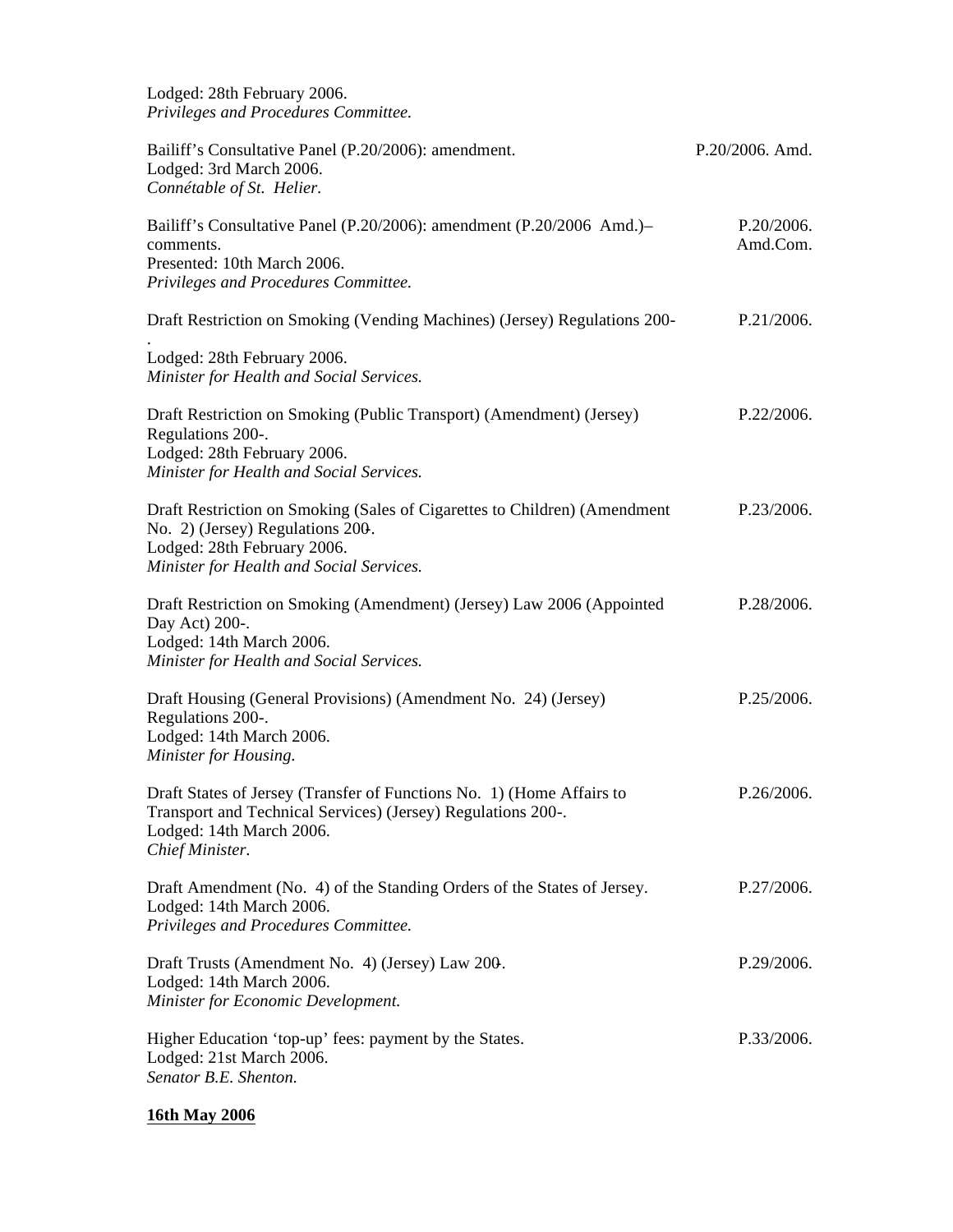| Milk Subsidy for Delivery to Special Classes.<br>Lodged: 5th July 2005.<br>Deputy G.P. Southern of St. Helier, and referred to the Ministers for<br>Economic Development and Social Security (formerly the Economic<br>Development and the Employment and Social Security Committees).                                                                                                   | P.145/2005.                                    |
|------------------------------------------------------------------------------------------------------------------------------------------------------------------------------------------------------------------------------------------------------------------------------------------------------------------------------------------------------------------------------------------|------------------------------------------------|
| Draft Taxation (United States of America) (Jersey) Regulations 200-.<br>Lodged: 8th November 2005.<br>Chief Minister (formerly the Policy and Resources Committee).                                                                                                                                                                                                                      | P.264/2005.                                    |
| Draft Employment (Amendment No. 2) (Jersey) Law 200.<br>Lodged: 15th November 2005.<br>Deputy G.P. Southern of St. Helier.                                                                                                                                                                                                                                                               | P.270/2005.                                    |
| Draft Employment (Amendment No. 2) (Jersey) Law 200 (P.270/2005):<br>comments.<br>Presented: 17th January 2006.<br>Minister for Social Security.                                                                                                                                                                                                                                         | P.270/2005.<br>Com.                            |
| Bellozanne Waste Treatment Works: petition.<br>Lodged: 28th March 2006.<br>Deputy J.B. Fox of St. Helier.                                                                                                                                                                                                                                                                                | P.34/2006.                                     |
| Draft Restriction on Smoking (Amendment No. 2) (Jersey) Law 200.<br>Lodged: 28th March 2006.<br>Minister for Health and Social Services.                                                                                                                                                                                                                                                 | P.35/2006.                                     |
| 23rd May 2006                                                                                                                                                                                                                                                                                                                                                                            |                                                |
| Employment legislation: petition.<br>Lodged: 4th October 2005.<br>Deputy G.P. Southern of St. Helier.                                                                                                                                                                                                                                                                                    | P.214/2005.                                    |
| Employment legislation: petition $(P.214/2005)$ – comments.<br>Presented: 11th January 2006.<br>Minister for Social Security.                                                                                                                                                                                                                                                            | P.214/2005.<br>Com.                            |
| Employment legislation: petition $(P.214/2005)$ – comments – addendum.<br>Presented: 21st March 2006.<br>Minister for Social Security.                                                                                                                                                                                                                                                   | P.214/2005.<br>Com.Add.<br>$(re\text{-}issue)$ |
| Composting facilities.<br>Lodged: 1st November 2005.<br>Deputy P.V.F. Le Claire of St. Helier (formerly in the name of Senator<br>P.V.F. Le Claire), and referred to the Ministers for Health and Social<br>Services, Planning and Environment, and Transport and Technical Services<br>(formerly the Health and Social Services and the Environment and Public<br>Services Committees). | P.258/2005.                                    |
| Composting facilities (P.258/2005): comments.<br>Presented: 19th December 2005.<br>Comité des Connétables.                                                                                                                                                                                                                                                                               | P.258/2005.<br>Com.                            |
| Composting facilities (P.258/2005): comments.<br>Presented: 9th March 2006.<br>Minister for Health and Social Services.                                                                                                                                                                                                                                                                  | P.258/2005.<br>Com.(2)                         |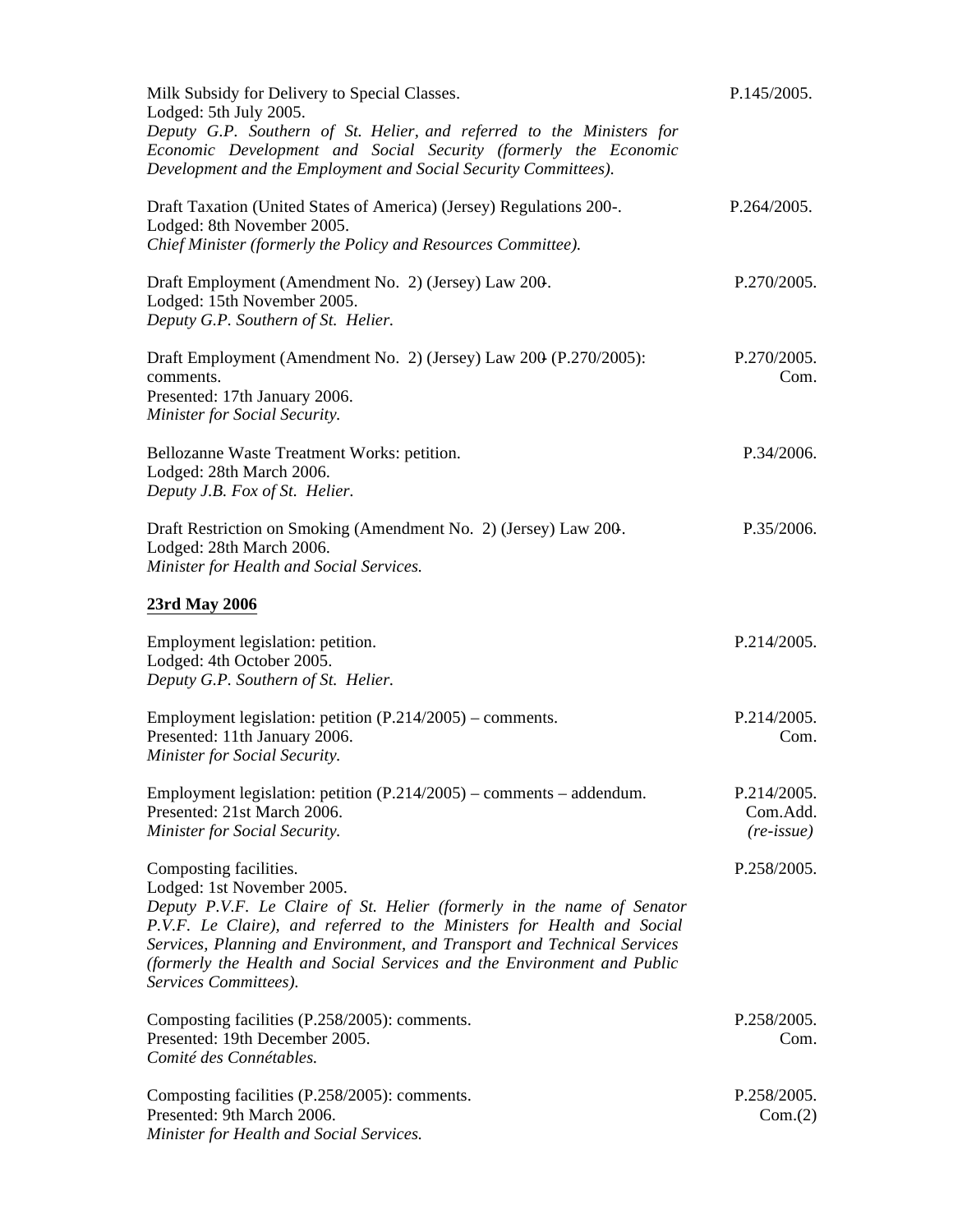| Composting facilities (P.258/2005): comments.<br>Presented: 9th March 2006.<br>Minister for Transport and Technical Services.                                                                                                                                                          | P.258/2005.<br>Com.(3) |
|----------------------------------------------------------------------------------------------------------------------------------------------------------------------------------------------------------------------------------------------------------------------------------------|------------------------|
| Draft Postal Services (Transfer) (Jersey) Regulations 200-.<br>Lodged: 31st January 2006.<br>Minister for Treasury and Resources.<br>2nd reading<br>(Principles adopted on 28.03.06 before referral to Economic Affairs Scrutiny<br>Panel in accordance with Standing Order $72(1)$ ). | P.9/2006.              |
| Draft Postal Services (Transfer) (Jersey) Regulations 200- (P.9/2006):<br>amendment.<br>Lodged: 28th February 2006.<br>Minister for Treasury and Resources.                                                                                                                            | P.9/2006.<br>Amd.      |
| Draft Postal Services (Transfer) (Jersey) Regulations 200- (P.9/2006):<br>second amendment.<br>Lodged: 14th March 2006.<br>Minister for Treasury and Resources.                                                                                                                        | P.9/2006. Amd.<br>(2)  |
| Draft Postal Services (Jersey) Law 2004 (Appointed Day) (No. 2) Act 200.<br>Lodged: 31st January 2006.<br>Minister for Economic Development.                                                                                                                                           | P.8/2006.              |
| Exclusivity of postal services within Jersey: termination of Agreement<br>between the States of Jersey and the United Kingdom.<br>Lodged: 14th February 2006.<br>Minister for Economic Development.                                                                                    | P.13/2006.             |
| 6th June 2006                                                                                                                                                                                                                                                                          |                        |
| Senators and Deputies: terms of office.<br>Lodged: 14th December 2004.<br>Deputy A. Breckon of St. Saviour.<br>(debate commenced and States adopted move to next item of public business<br>on 1st February 2005)                                                                      | P.227/2004.            |
| Senators and Deputies: terms of office $(P.227/2004)$ – comments.<br>Presented: 18th January 2005.<br>Presented by the Minister for Treasury and Resources, (formerly the Finance<br>and Economics Committee).                                                                         | P.227/2004.<br>Com.    |
| Draft Water Resources (Jersey) Law 200-.<br>Lodged: 27th September 2005.<br>Minister for Planning and Environment (formerly the Environment and<br>Public Services Committee).                                                                                                         | P.206/2005.            |
| Draft Water Resources (Jersey) Law 200- (P.206/2005): comments.<br>Presented: 1st November 2005.<br>Minister for Economic Development (formerly the Economic Development<br>Committee).                                                                                                | P.206/2005.<br>Com.    |
| Draft Water Resources (Jersey) Law 200- (P.206/2005): amendment.<br>Lodged: 25th October 2005.                                                                                                                                                                                         | P.206/2005.<br>Amd.    |